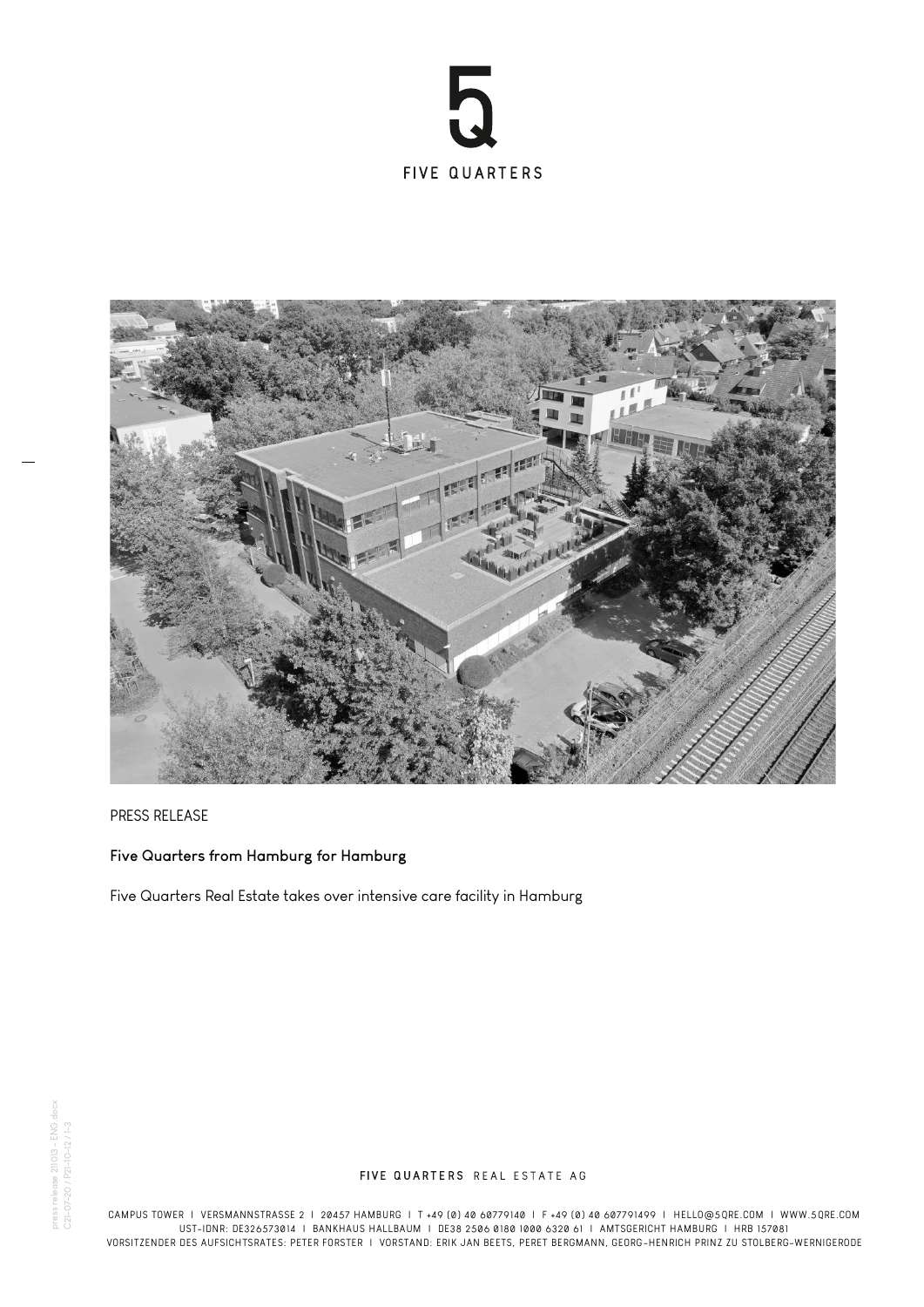

*Seite 2 von 3*

Hamburg, 13 October 2021 - Five Quarters Real Estate has acquired another healthcare property for the "5QRE Healthcare Infrastructure Deutschland 01" fund. The Hamburg-based KVG buys a diversely used existing building in its home market. So, this time the journey was not far - from HafenCity it went across the river Elbe to Hamburg-Hausbruch. The anchor tenant of the property is Bonitas, which offers intensive care over two floors. Further space is used by an ENT practice and a hearing aid acoustician on a longterm basis. "Under one roof and on around 1,800 m², we can see very well how diverse the topic of healthcare real estate really is," Erik Beets explains the range of uses in the property.

Beets and his two co-founders Georg zu Stolberg and Peret Bergmann pursue a diversified investment strategy with the fund "5QRE Healthcare Infrastructure Deutschland 01". " We are convinced that not just the established nursing homes and assisted living facilities will become increasingly relevant, but healthcare real estate as a whole," says Bergmann, explaining the strategy. " Healthcare concerns us all, the elderly as well as the younger ones," he continues. That is why Five Quarters consistently focuses on covering a broad spectrum of properties where healthcare takes place.

The new Hamburg addition to the portfolio of "5QRE Healthcare Infrastructure Deutschland 01" with its modern residential group concept is aimed at patients who require out-of-hospital intensive care, for example. Comparable concepts are rare, especially in the south of Hamburg. The long-established ENT practice, where outpatient surgical treatments are also provided, also takes on a care function far beyond the immediate micro-location. Finally, the listed and internationally active Amplifon uses the rented space for its customers as a leading hearing aid specialist and as a training centre.

"A multi-tenant property with an average WAULT of 15 years, which, like all other properties of the fund that have already been acquired or are in due diligence, guarantees an immediate capital deployment, is very much to the taste of our investors," says Bergmann, describing the ratio of the transaction, which was handled together with the specialists in the healthcare segment, TSC Real Estate. In addition, some aspects were already identified during the acquisition process to further improve the building's already wellpositioned energy efficiency. "This aspect is equally important for our clients and us. That is why we are pleased to be able to implement our ESG strategy in this property as well," says a pleased Erik Beets.

Five Quarters and TSC Real Estate are not taking a break. After the three properties already acquired, three more are in due diligence at the moment. "We are two speedboats with a common goal," says Beets, characterising the cooperation. It will soon be clear whether the next joint stop will be North Rhine-Westphalia, Lower Saxony or Hesse.